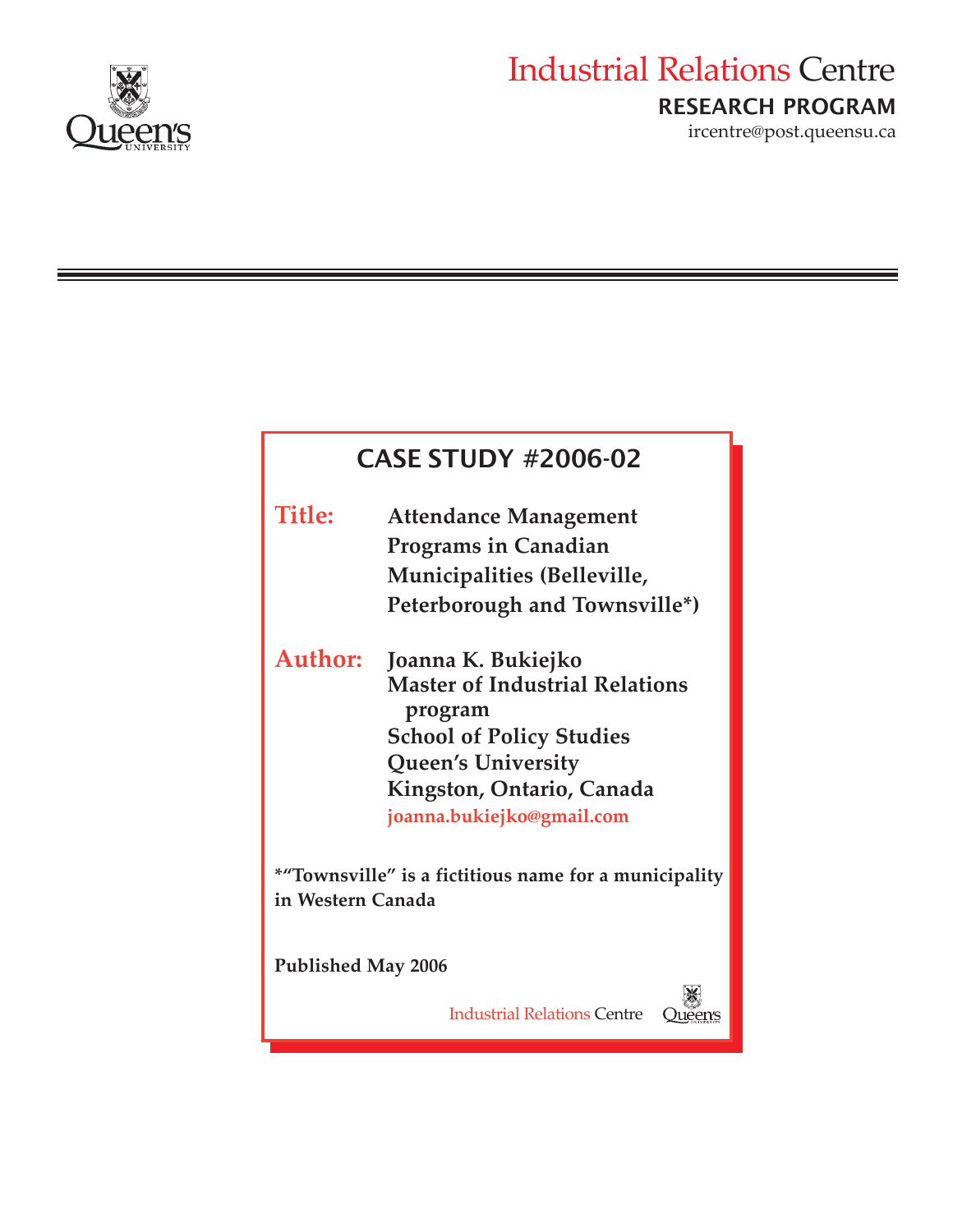## Attendance Management Programs In Canadian Municipalities

## 1. The City of Belleville

 Old‐fashioned leadership and common sense has helped the City of Belleville reduce absenteeism.

 In 2000, the City of Belleville implemented an informal attendance management program to reduce absenteeism. Over five years, the program has reduced sick‐day use from 12 days approximately, to 6.8 days.

 The attendance management program controls employee absenteeism through a series of counselling sessions that take on a more serious tone as the employee progresses through the program. The attendance management program is restricted to 325 full‐time employees who are entitled to sick leave benefits.

 The program, in accordance with arbitral jurisprudence, deals strictly with innocent absenteeism; culpable absenteeism is dealt with in a disciplinary manner outside of the program. For the purposes of the program, non‐culpable absenteeism is defined as sick leave, frequent visits to the doctor or dentist, and absenteeism caused by family problems that seem to have no solution. On the other hand, culpable absenteeism is defined as "… when an employee is absent without a valid or substantiated reason or when giving false reasons for absence."

 The program strives to have employees meet the work‐unit average for attendance. Typically, when an employee accumulates between 15 and 30 days of absence, they are flagged by their supervisor and reported to the Human Resources Department for inclusion in the attendance management program.

 Supervisors track attendance using a manual system and submit their results to the Human Resources Department on a bi‐weekly basis. Supervisors are also responsible for monitoring employees, maintaining contact with absent employees, and consulting with the Human Resources Department when an attendance‐related problem arises. During telephone interviews, supervisors are expected to offer the employee workplace assistance, and to inquire into the employee's expected date of return.

 When the attendance management program was first launched, several employees felt that the organization's use of telephone interviews was harassing. An internal investigation determined that the organization had a right to manage employee absenteeism by contacting employees at home. It is a well‐established jurisprudence principle that the quid pro quo for pay and benefits is regular work attendance, and

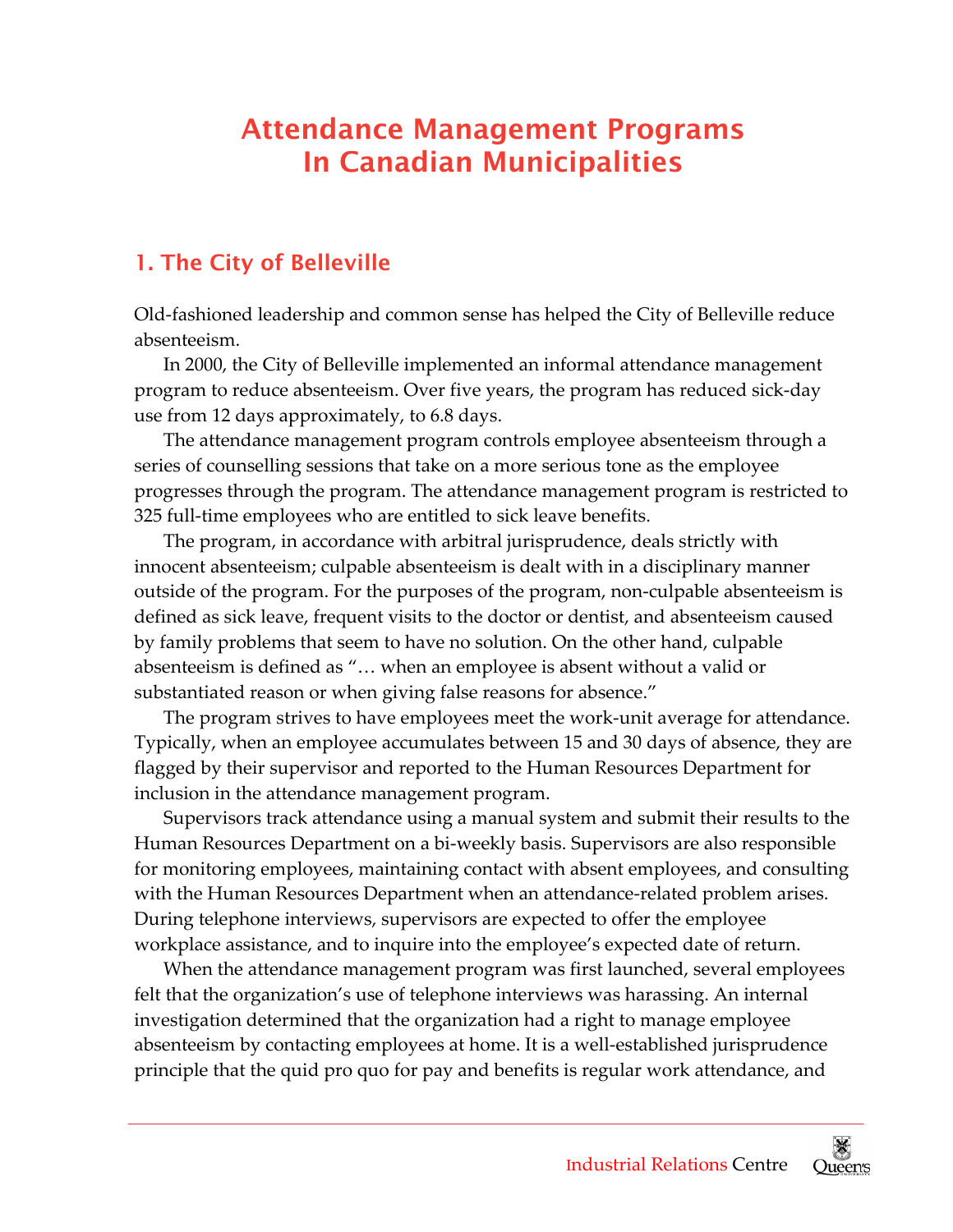that an employer has every right to take reasonable steps to procure this benefit *(Re.  Purolator Courier th Ltd. and Teamsters, Local 31 (2000), 89 L.A.C. (4 ) 129).*

 The Human Resources Department has ownership of the attendance management program. The department was deemed to best be able to determine if absences were legitimate, and to evaluate an employee's accommodation needs. Furthermore, it was felt that the department's ownership of the program would contribute to its consistent application.

 The City of Belleville is unique in the way it deals with high absenteeism groups such as transit employees. The City has placed transit employees on an independent short‐term disability program underwritten by an insurer, which requires transit employees to provide a medical certificate for every episode of absence. It has significantly helped curtail absenteeism.

 Belleville has also leveraged the union environment to strengthen its attendance management program, negotiating a collective agreement provision that requires employees to provide a medical certificate after three days of absence. In conjunction with this practice, the City has enforced its right to refuse medical certificates that are  obscure *(Re. Dorman and the Ministry of Community and Social Services (1978) Ontario Crown Employees Grievance and Settlement Board).*

 The attendance management program at the City of Belleville has performed well since its inception. The City, however, has plans to re‐introduce the program in a more formal structure, hoping that this will lead to further improvements in attendance and allow for more consistent enforcement.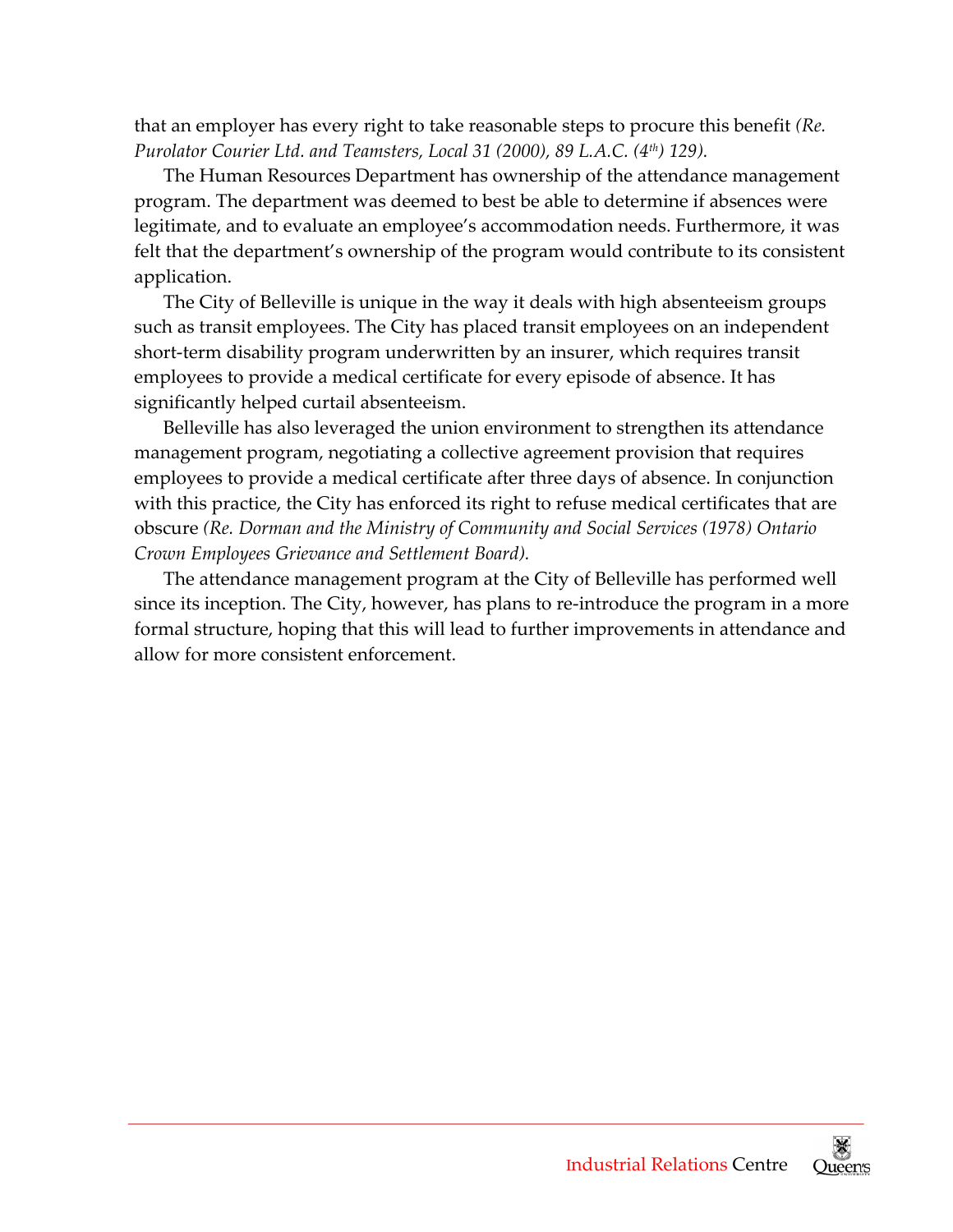## 2. The City of Peterborough

 A strong emphasis on employee wellness has helped the City of Peterborough reduce absenteeism.

 In 2003 it implemented a meticulous attendance management program. The program is restricted to 715 full‐time employees who receive sick leave benefits, although there have been requests from part‐time and seasonal employee groups to be included in the program.

 Like the City of Belleville, the program deals strictly with innocent absenteeism; culpable absenteeism is dealt with in a disciplinary manner outside of the program. Under the program, innocent absenteeism "[r]efers to circumstances where an employee has been absent from work through no fault of their own and the absence could not have been anticipated by the employee. In this kind of absenteeism the employee must provide a bona fide reason for the absence and, in some circumstances, sufficient proof to verify the absence." Innocent absenteeism "does not include lost‐ time workplace safety and insurance board claims, scheduled vacation time, holidays, jury duty, or union business." Conversely, culpable absenteeism is defined as lateness/leaving early, failure to notify, absence without leave, abuse of leave, and failure to provide a valid and acceptable explanation for an absence.

 The attendance management program at the City of Peterborough is unique in that it addresses three distinct types of attendance: commendable attendance, occasional absenteeism, and chronic absenteeism. Employees who succeed in meeting the organization's attendance goal are placed in the commendable attendance category and are recognized and rewarded appropriately.

 Employees who suffer a medical condition that causes them to be temporarily and/or ocassionally absent are placed in the occasional absenteeism category; they receive support and assistance from their manager. Employees who fail to meet the organization's attendance goal due to sporadic and/or chronic absenteeism are placed in the chronic absenteeism category; they are guided through a series of steps, designed to improve their attendance.

 The first such step is a letter that informs the employee that he or she has been excessively absent, and that attendance will be monitored for the next three months. If the employee fails to improve his or her attendance, an interview is requested and an additional letter is sent. During the interview, the employee is expected to establish attendance goals for the subsequent three‐month monitoring period. The third step resembles the second step, but more urgency is communicated to the employee, and the employee is requested to provide medical information which may involve completing a functional abilities evaluation form. The employee then continues to be monitored. The fourth step is quarterly meetings with the Manager and

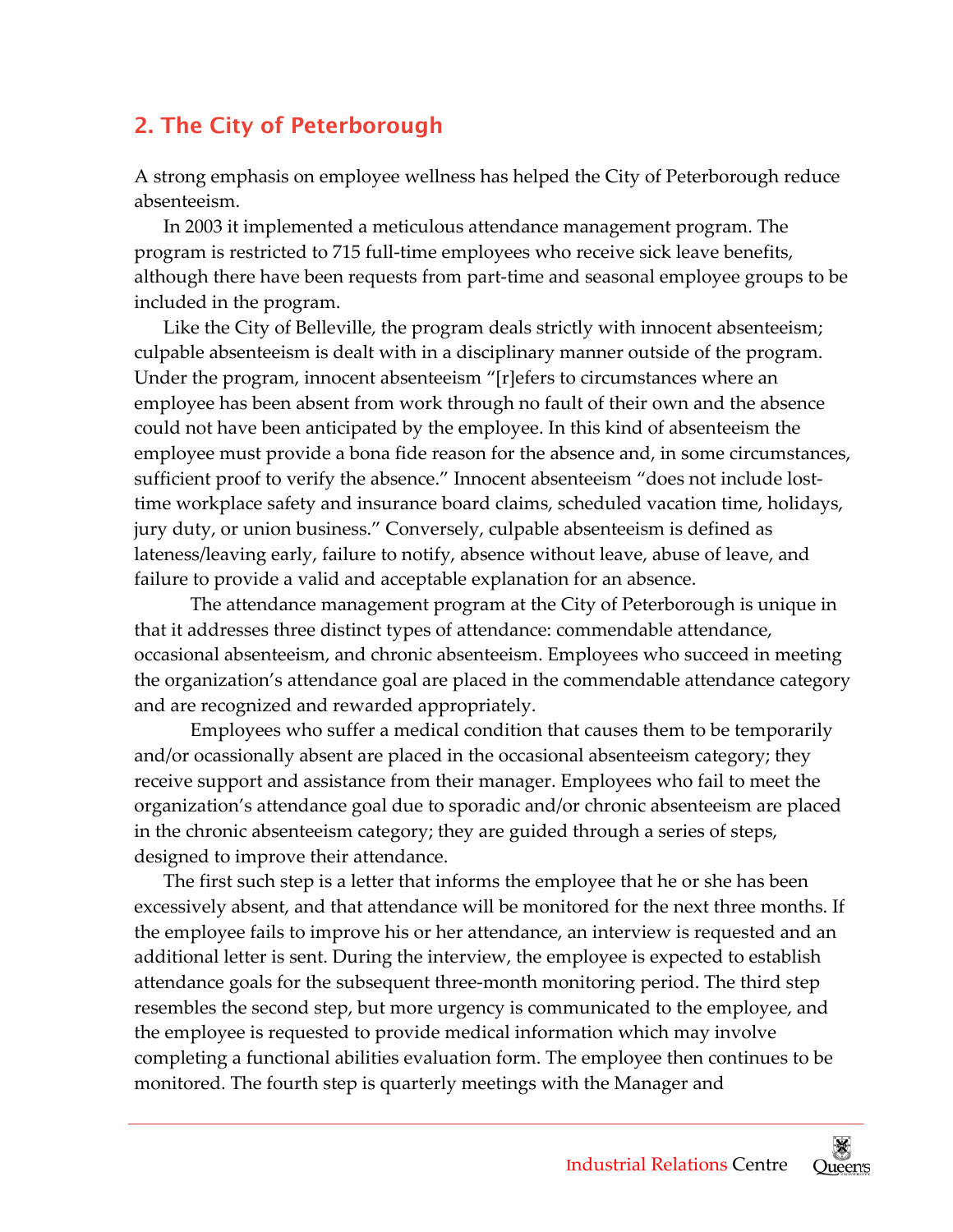Wellness/Safety Coordinator. During this step an employee may be requested to attend a medical examination.

 The City has made a significant effort to provide employees with a reasonable attendance goal. The attendance goal is based on the attendance records of previous years, sample organizational standards from other municipalities, and national absenteeism averages. The attendance goal established under the program is "[n]o more than 8 days absent per calendar year," and "no more than 5 absenteeism occurrences per calendar year."

 Attendance is entered by departmental clerks into Payroll, downloaded into Crystal Reports, and tracked by managers. This software product allows the Human Resources Department to analyze individual and departmental attendance records. The City has also developed an in‐house program that helps managers understand an employee's attendance pattern. The program codes a calendar based on an employee's attendance – gray is used for work days, red is used for work absences and short‐term sick leave, yellow is used for vacation, green is used for statutory holidays, and blue is used for WSIB‐related absences.

 Within the attendance management framework, supervisors are responsible for maintaining contact with absent employees, offering workplace assistance to employees, devising appropriate return to work strategies, and documenting notification of absences such as established reasons and expected date of return.

 The attendance management program is heavily dependent on the Human Resources Department. The department is responsible for providing supervisors with attendance reports, reviewing attendance records, processing letters and interviews, providing guidance to supervisors, and requesting medical notes from employees who are chronically absent. The involvement of the Human Resources Department in all aspects of the program is considered critical to the program's consistent enforcement.

 The City of Peterborough makes a special effort to recognize and reward employees who demonstrate good attendance. Employees who obtain perfect attendance during the first six months of the year are provided with a letter of commendation from their manager. Employees who do not use all their sick days exceed the City's attendance standards and therefore receive wellness credits which consist of \$25 per day for the unused portion of 8 days, towards the purchase of any health or professional development item.

 The program improved attendance within its first year of operation and also provided the City with valuable insight into employees' attendance. The period from mid July to late August 2004 yielded the highest attendance for the City of Peterborough. This period was marked by the Peterborough flood, which created a strong sense of community among Peterborough residents and City employees.

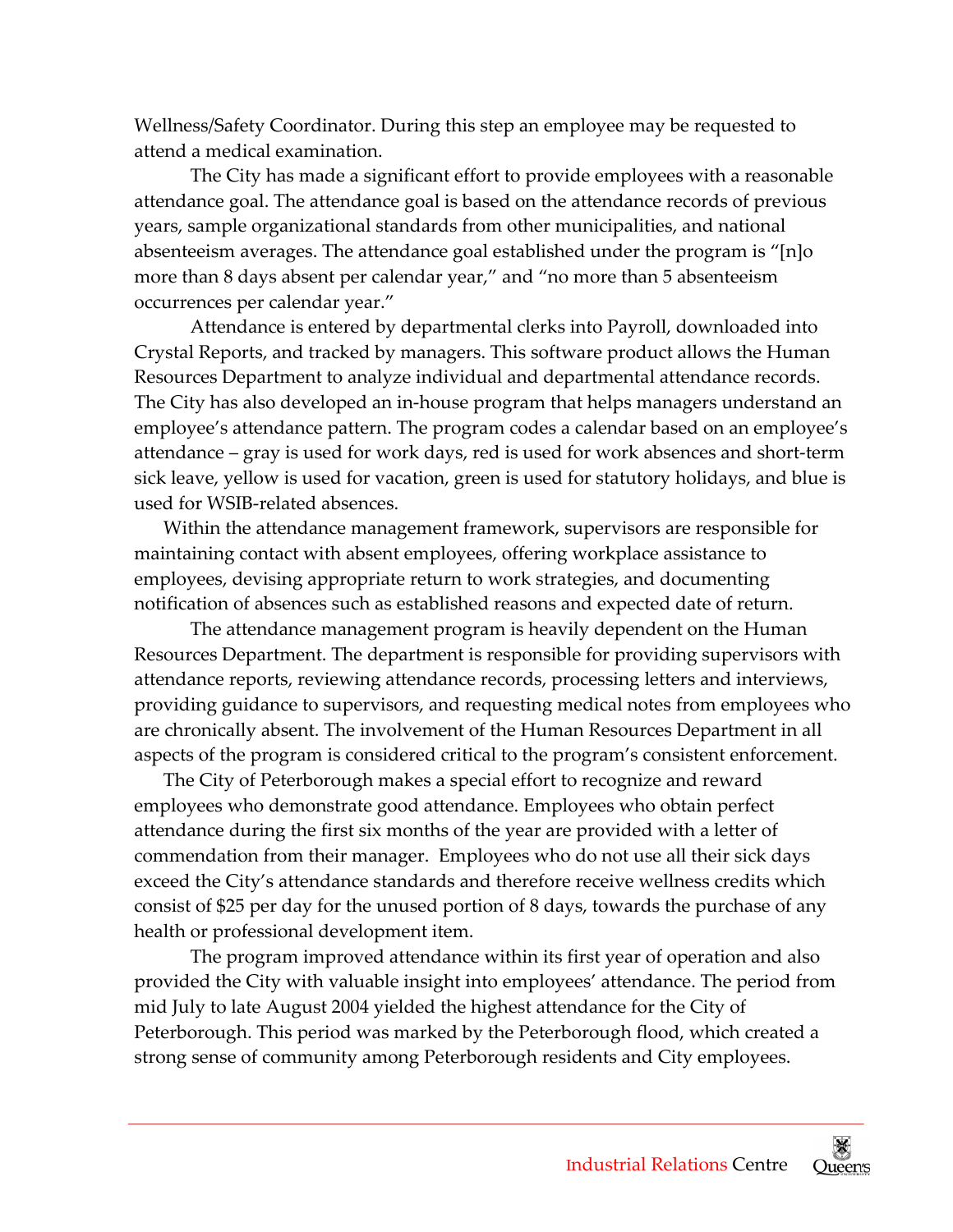## 3. The City of Townsville<sup>1</sup>

 Vision and a strong union‐management partnership have helped the City of Townsville establish two exceptional attendance management programs.

 The attendance management programs were implemented back‐to‐back, in 2003 and 2004. Previously, they had existed in a more informal state. The program that was implemented in 2003 covers 300 employees belonging to the Firefighter Association, and the program that was implemented in 2004 covers 1,500 employees that are CUPE members.

 The programs were established in consultation with senior management, employees, and unions. The Firefighter Association was very receptive to the idea of union‐management consultation. A joint committee was formed to discuss the policy, and the Firefighter Association quickly signed on to the policy. This can be attributed in significant part to the structure of the sick leave program — the employer is responsible for an employee's first sick day, and the Firefighter Association is responsible for the next six sick days. The City of Townsville attempted to gain a similar level of partnership with the Canadian Union of Public Employees (CUPE), but talks stalled and the City decided to implement the program alone.

 Like the two previous cities, the City of Townsville's attendance management programs are designed to deal exclusively with innocent absenteeism; culpable absenteeism is dealt with in a disciplinary manner outside of the attendance management programs. The attendance goal for the Firefighter Association bargaining unit is based on the City's historic attendance records. It encourages no more than five occurrences of absenteeism, or no more than three occurrences that amount to more than seven missed shifts per calendar year.

 Meanwhile, the attendance goal for the the CUPE bargaining unit requires that an employee's absenteeism should not exceed the City's average hours, or an identifiable work unit's average hours.

 The attendance management program covering CUPE employees consists almost entirely of counselling sessions. During the first counselling session, the employee's attendance record is reviewed, and the non‐disciplinary nature of the session is emphasized. The employee is asked about the reasons for his or her absenteeism, offered assistance programs, informed that medical notes are required in the future, asked for his or her commitment in improving attendance, and then advised that a record of the session will be made. The second and third counselling sessions are similar to the first one, but more urgency is communicated to the employee. The fourth step in attendance management is a final warning — attended by the Human Resources Manager and Supervisor. Lastly, the fifth step is termination.

 $\overline{a}$ 



<span id="page-5-0"></span><sup>&</sup>lt;sup>1</sup> "Townsville" is a fictitious name for a municipality in Western Canada.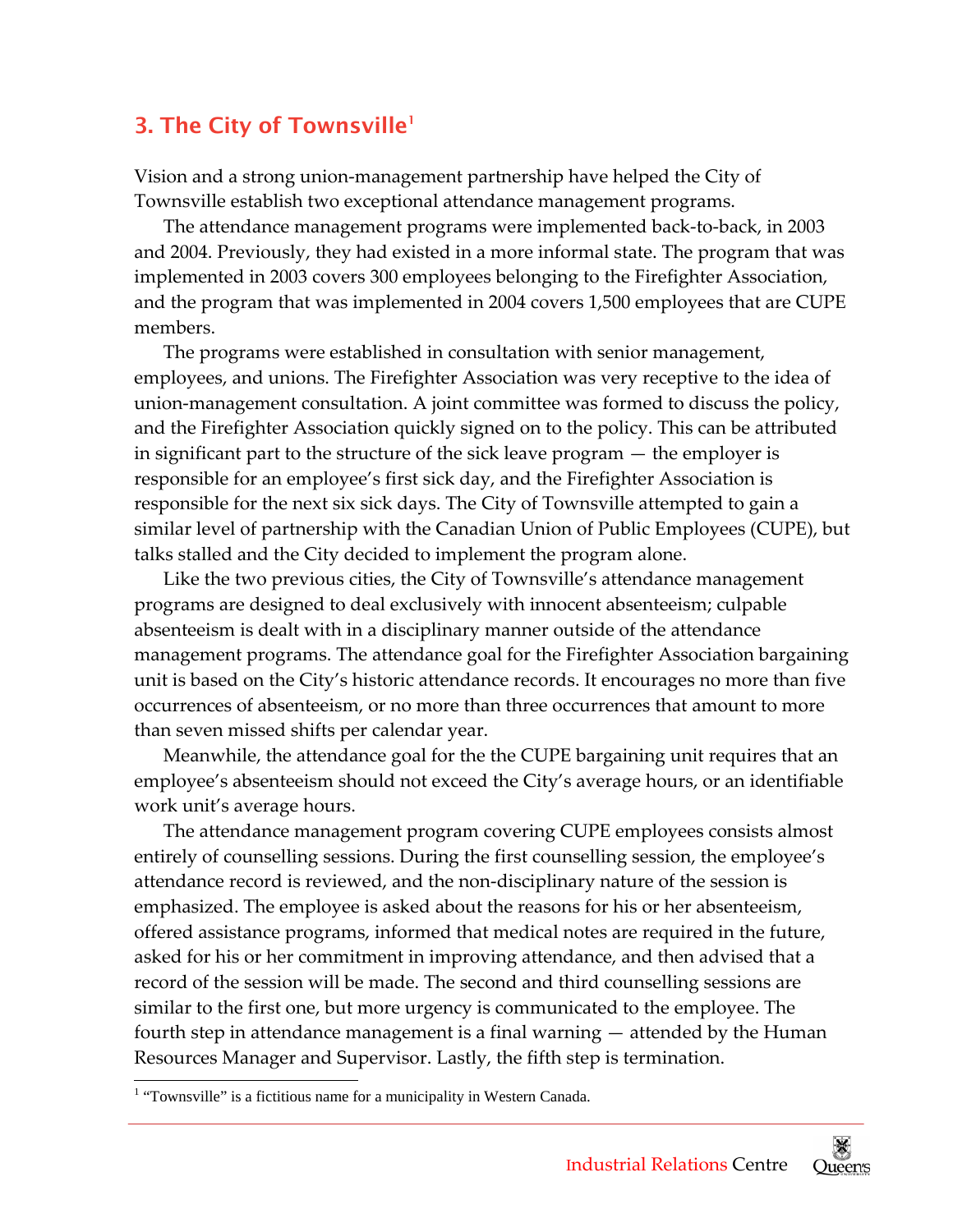The process for managing employee attendance for the Firefighter Association bargaining unit is slightly different. Instead of a counselling session, the first step involves a letter that informs the employee that he or she has been enrolled in the attendance management program — he or she is encouraged to seek help. The second step is an interview with the Assistant Chief, where the employee is alerted to the fact that his or her absenteeism is a concern. The employee is asked about the reasons for the absences, offered assistance programs, and expected to commit to improving attendance. The employee reviews the policy with the manager and a letter confirming the events of the interview is sent to various parties in the organization. The third step is similar to the second, except that more urgency is conveyed to the employee. The fourth — similar to the third — acts as a final warning, and the Human Resources Manager is invited to attend. The final step is termination.

 Furthermore, in both programs, union representatives are invited to attend all steps. The City of Townsville has found this level of transparency beneficial for preventing misunderstandings, and needless grievances.

 In Townsville, attendance is tracked and coded by time keepers, and reported to payroll. Then it is entered into People‐Soft, where it becomes available for a variety of tasks including attendance management. The City also uses People‐Soft to track absences that are unconnected to payroll or sick leave, feeling that it is important to track these absences because they still affect the employer's business.

 Within Townsville's attendance management programs, supervisors are responsible for analyzing the collected data. Meanwhile, the Human Resources Department is responsible for the following: designing the attendance management program, ensuring program roll‐out is effective, ensuring the program is consistently enforced, and providing assistance and support to supervisors and managers.

 The City of Townsville has always been concerned with attendance; and as a result, the City has always been able to maintain relatively low absenteeism. The introduction of attendance management, therefore, did not produce a significant change in the rate of absenteeism; it did, however, improve the consistency with which attendance was managed.

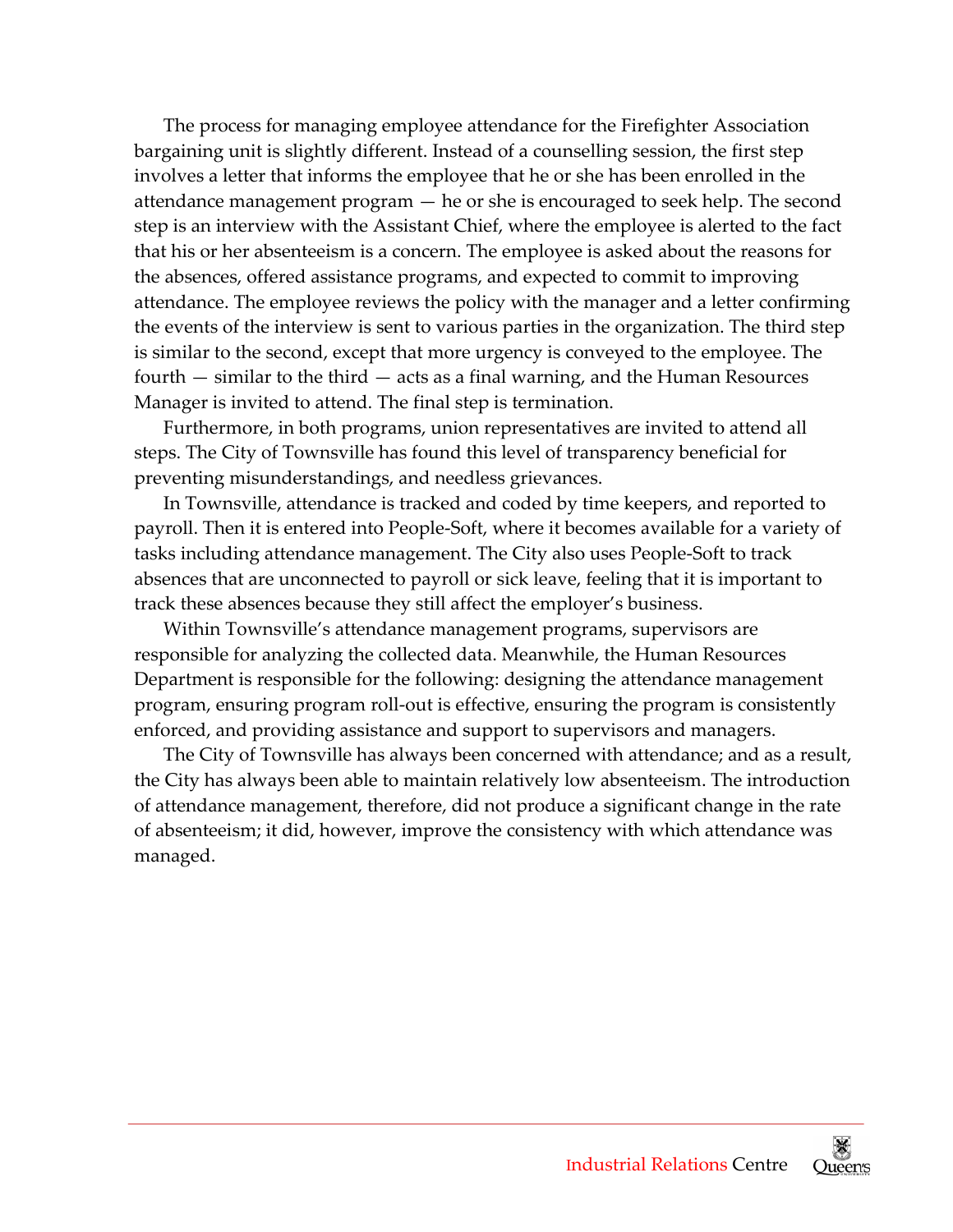## A COMPARISON OF ATTENDANCE MANAGEMENT PRACTICES

#### 1. Innocent and Culpable Absenteeism

 All three municipalities have chosen not to address culpable absenteeism through attendance management. Instead, there is a policy statement that delegates culpable absenteeism to be dealt with in a disciplinary manner outside of the program.

 Additionally, all three municipalities encourage employees to discuss the reasons for their absenteeism during the first or second stage of attendance management — typically an interview or counselling session.

#### 2. Establishing an Attendance Goal

 The attendance goals of the three municipalities vary highly. Some attendance goals are based on a target number of absences, some are based on a target number of occurrences of absence, and some are based on attendance averages. Moreover, attendance goals are sometimes calculated in days, shifts, or hours.

#### 3. Communicating Undesirable Absenteeism

 Consistent with the attendance management literature, all of the municipalities utilize non‐disciplinary methods such as written letters, interviews, and counselling to manage innocent absenteeism. Interviews and counselling are used most often, and letters are used more rarely. Furthermore, where letters are used, they typically form the first step in attendance management; counselling and interviews typically form the latter steps.

 The line between interviews and counselling is blurry. The City of Townsville uses the terms "counselling" and "interviews" interchangeably. Furthermore, the interview process for the City of Peterborough is similar to the counselling process for the City of Townsville: the employee is alerted to the fact that his or her absenteeism has reached a level of concern; the attendance management policy is reviewed with the employee; an inquiry is made into the reasons for the employee's absenteeism; the employee is offered an employee assistance program, if appropriate; the employee is asked for a commitment in improving attendance; and a note of the discussion is made.

#### 4. Identifying Stakeholder Responsibilities

 With respect to stakeholder responsibilities, there are several observed consistencies. They are as follows: employees should be responsible for notifying their supervisor of an intention to be absent and for managing their absenteeism; supervisors should be

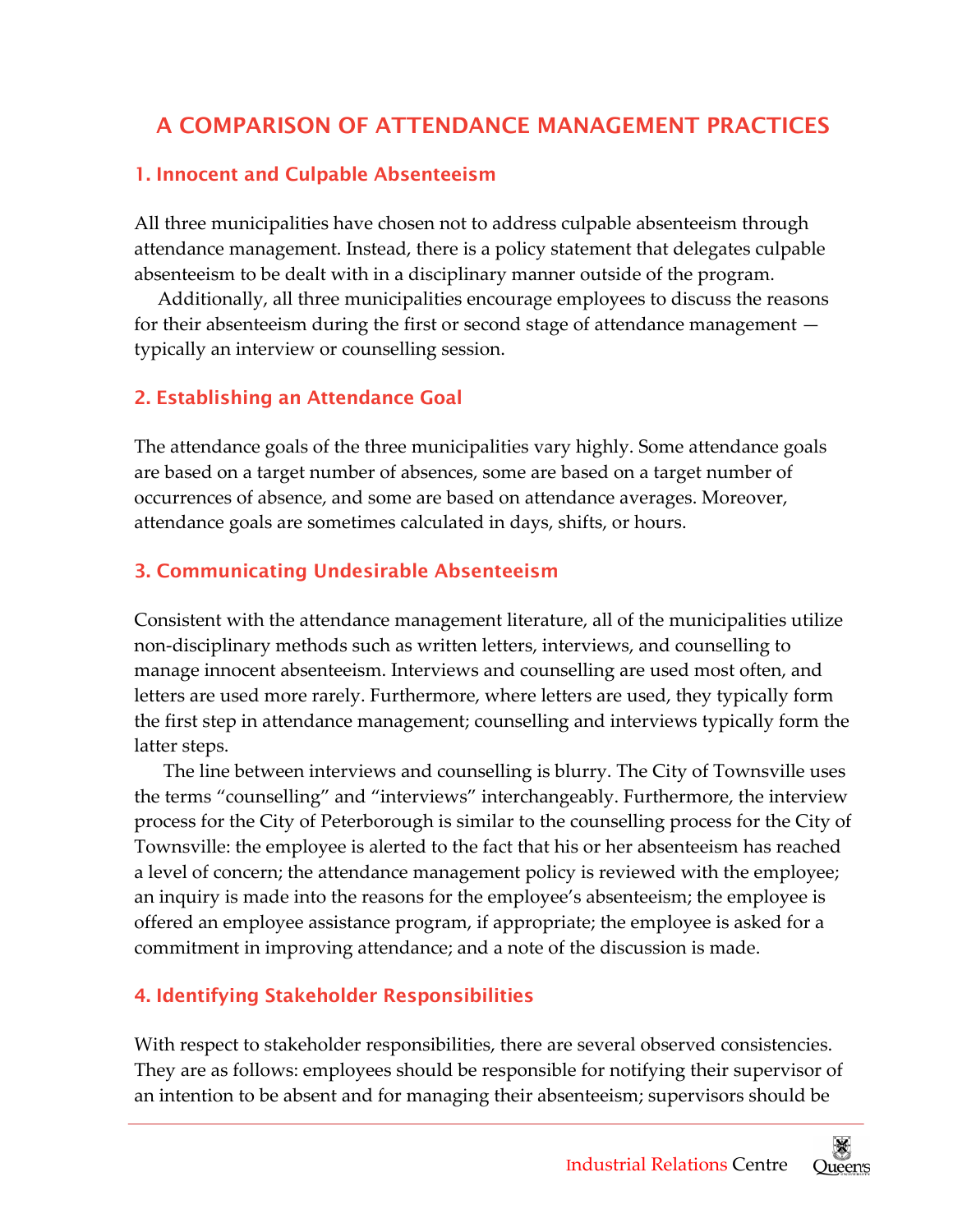responsible for maintaining contact with absent employees; and Human Resources Managers should be responsible for providing assistance and guidance to supervisors.

#### 5. Medical Notes

 Between and within municipalities there are distinctions in terms of when medical notes are requested from employees. Medical notes are sometimes requested when an employee demonstrates chronic absenteeism, becomes enrolled in attendance management, enters the second stage of attendance management, or when they are absent for more than three days, regardless of their attendance pattern.

 Furthermore, two municipalities have formally addressed the issue of medical notes: the City of Belleville has negotiated a collective agreement provision that requires employees to provide medical notes for all absences that are longer than three days, and the City of Peterborough has passed a Sick Leave Bylaw that includes a provision granting the city the authority to request medical notes from employees.

 Lastly, two municipalities — the City of Belleville and the City of Townsville — have stressed the fact that they have the right to refuse medical notes that appear obscure.

#### 6. Stakeholder Consultation

 All of the municipalities had consulted stakeholders prior to the implementation of their attendance management policies; some of the stakeholders consulted include unions, senior management, employees, managers and/or supervisors, senior administrators, government council, and the medical community.

 Different levels of union‐management consultation were achieved between and within municipalities. For instance, the City of Townsville was able to partner effectively with the Firefighter Association, but talks with CUPE stalled. The City of Peterborough took a more traditional approach to consultation: it requested union input on its policy, and made changes to the policy based on the feedback received.

#### 7. Supervisory Training

 Supervisory training varies from municipality to municipality. Lecture is the most popular method, likely owing to its efficient and informative nature.

 Hands‐on, skills‐based training also plays an important role in supervisory training. The City of Peterborough has supervisors role‐play using case studies based on anonymous attendance records. The City of Townsville presents employees with examples or mini‐case studies. One case study presented involved an employee who

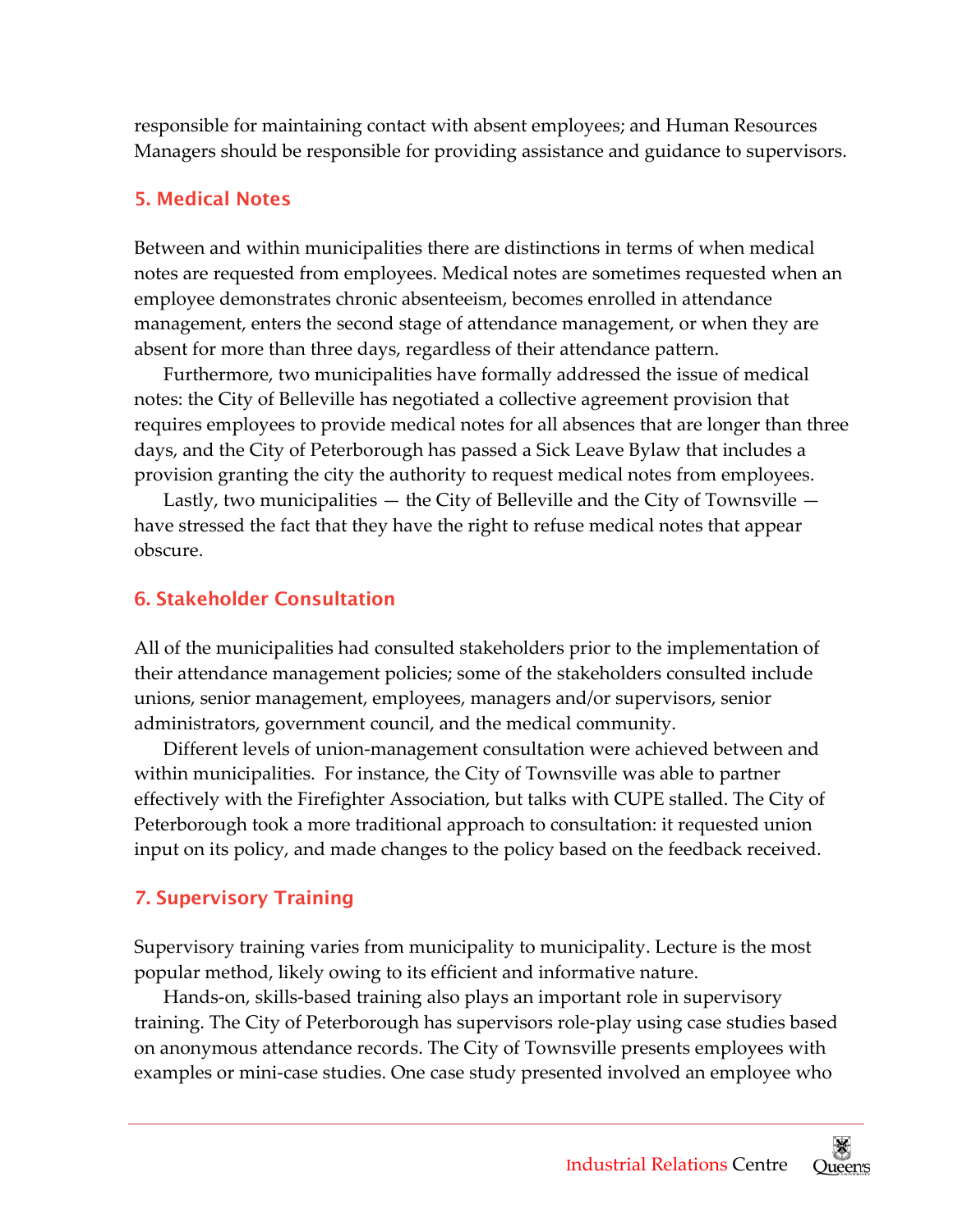demonstrated what initially appeared to be random chronic absenteeism, but was in fact habitual absenteeism related to hockey night.

#### 8. Program Roll-Out

 All of the municipalities used a combination of communication methods for program roll‐out. The most common communication method was meetings; the interviewees regarded meetings as the most effective method because it allowed for the exchange of dialogue. Other methods of communication include brochures, notice boards, e‐mail, intranet, information binders, and newsletter articles. The City of Townsville has also chosen to distribute its attendance management policy along with employee pay cheques, which is excellent for the enforceability of the policy — because it almost certainly guarantees that all employees are made aware of the policy.

## **CONCLUSION**

 Attendance management programs are a new phenomenon among Canadian municipalities. As a result, much of what is known about creating an effective attendance management program at the municipal level comes from arbitral jurisprudence. Arbitral jurisprudence provides human resources practitioners with an excellent skeletal framework for creating an enforceable attendance management program; however, few operational details related to creating an effective one.

 This study utilizes research interviews conducted with the senior administrators responsible for attendance management in several municipalities in order to provide more information regarding the creation of an effective attendance management program.

 The results of this study indicate that a core set of best practices for attendance management are emerging in municipalities, and that attendance management may not be the black hole it once was. Firstly, municipalities are choosing to distinguish between innocent and culpable absenteeism early in the attendance management process — during a counselling or interview session — by directly asking the employee about the reasons for his or her absenteeism.

 Secondly, municipalities are showing a distinct preference for counselling and interviews over more passive forms of communication, such as letters, when communicating undesirable absenteeism to employees.

 Thirdly, union‐management consultation appears to be important to human resources practitioners with respect to the implementation of attendance management and other programs.

 Lastly, municipalities are providing consistent enforcement and discretionary application of attendance management by either involving the Human Resources

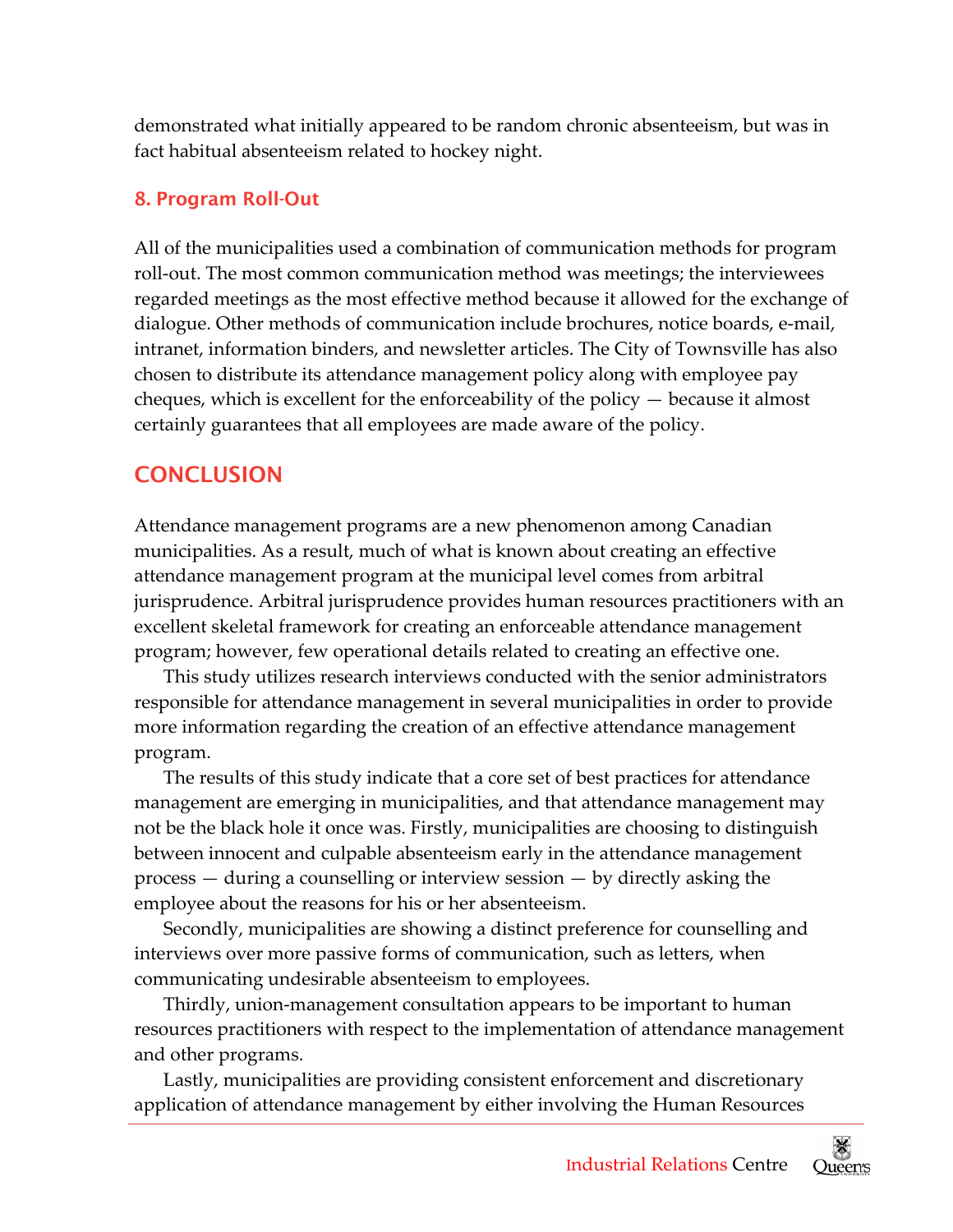Department in all steps of the attendance management program, or by providing rigorous training to supervisors.

 A significant conclusion of this research is that the implementation and operation of an attendance management program is a major undertaking that requires an on‐ going organizational commitment. Considering the fact that many organizations are moving towards self‐serve options for employees, attendance management is anything but self‐serve. Instead, it is heavily dependent on supervisors and human resources staff for program administration.

 This research study also points to the importance of doing a thorough review of arbitral jurisprudence prior to the implementation of an attendance management program. In fact, all of the participating municipalities indicated that they used some legal expertise when creating or administrating their respective attendance management programs. Attendance management is a management right, but arbitratral jurisprudence demands that this right be executed in a fair manner. An organization must distinguish between innocent and non‐culpable absenteeism, present employees with a reasonable attendance goal, communicate disatisfaction with innocent absenteeism in a non‐disciplinary manner, and ensure the program is consistently enforced and sensitive to employeees circumstances.

 There are also two methodological caveats which should be discussed. First of all, two of the interviews were conducted in‐person, and one was conducted over the telephone, which contributes to the variability of the study. Furthermore, the interviewees' preparation for the interview was a variable that affected the quality of interviewees' answers.

 For future research, it would be worthwhile to investigate the effectiveness of letters, interviews, and counselling sessions for communicating undesirable absenteeism. Currently, not enough is known about how to structure an attendance management program to achieve predictable results.

#### **REFERENCES**

- Akyeampong, E. 2005. Fact-sheet on work absences. <u>Perspectives on labour and</u> income. Statistics Canada. Catalogue 75‐001‐XIE.
- Balchin, J., & Mark, W. 1995. Absence penalties and work attendance. <u>The Australian</u> Economic Review, 112:43‐59.
- Baum, J. 1978. Effectiveness of an Attendance Control Policy in Reducing Chronic Absenteeism. <u>Personnel Psychology</u>, 31:71-81.

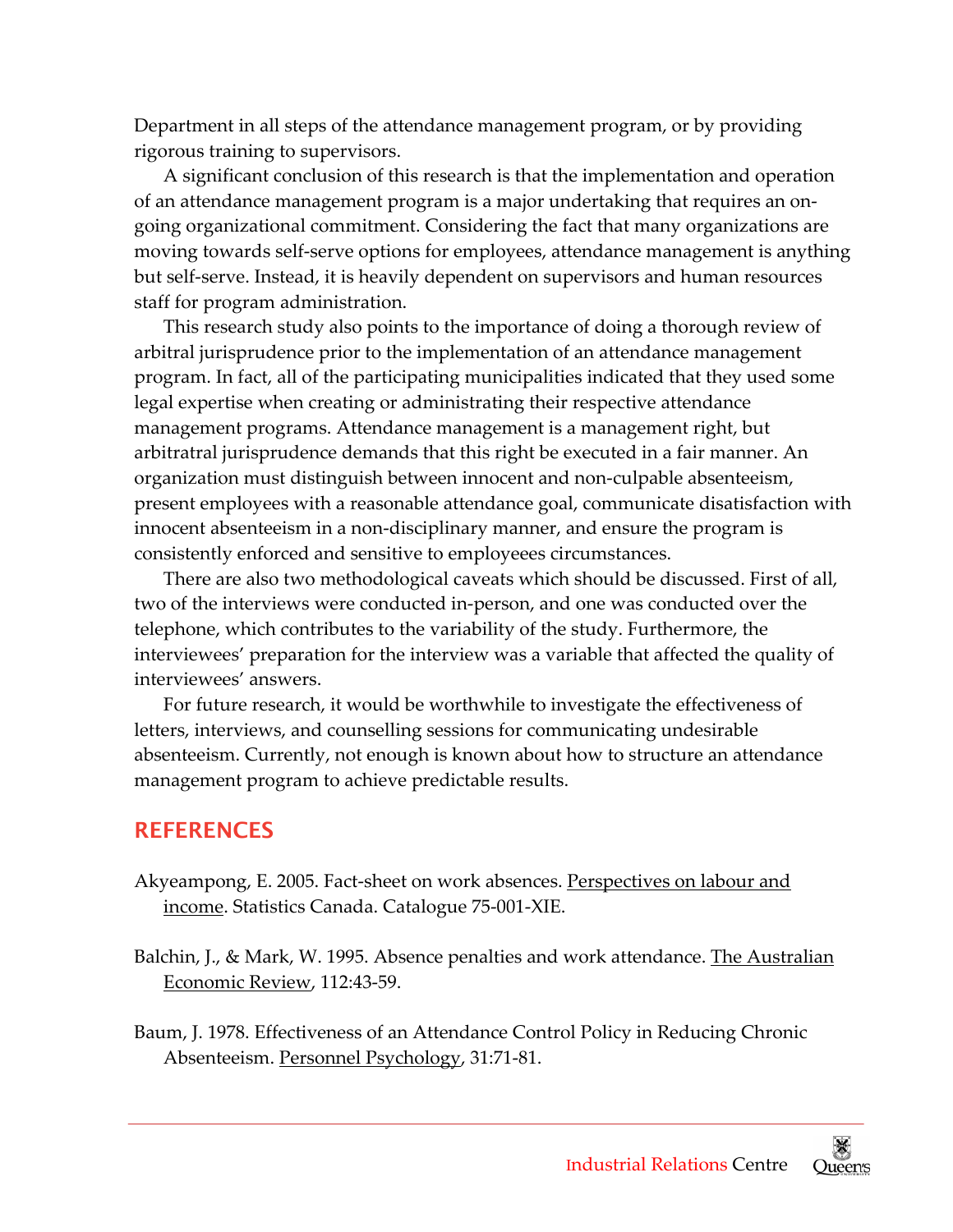- Bennett, H. 2002. Employee commitment: The key to absence management in local government? Leadership & Organizational Development, 23:430‐452.
- Beatty, D. & Brown, D. 2004. <u>Canadian Labour Arbitration</u>. Aurora, ON: Canada Law Book.
- Belcourt, M., Saks, A. & Wright, P. 2000. <u>Managing Peformance Through Training and</u> Development. Scarborough, ON: Nelson Thomas Learning.
- Bolton, T. & Hughes, S. 2002. Absence Management**.** London: Spiro Business Guides.
- Cunningham, I., Dibben, P., & James, P. 2002. Absence management and the issues of job retention and return to work. <u>Human Resource Management Journal</u>, 12:82-95.
- Dalton, D., & Enz, C. 1987. Absenteeism in Remission: Planning, Policy, Culture. Human Resource Planning, 10:81‐91.
- Dalton, D. & Perry J. 1981. Absenteeism and the Collective Bargaining Agreement: An Empirical Test. The Academy of Management Journal*,* 24:425‐431.
- Erickson, R., Nichols, L. & Christian, R. 2000. Family Influences on Absenteeism: Testing an Expanded Process Model. <u>Journal of Vocational Behaivor</u>, 57:246-272.

Farquharson, M. 2004. Carrot v. stick. <u>Human Resources</u>, 26-29.

- Gaudine, A. & Saks, A. 2001. Effects of absenteeism feedback intervention on employee absence behaviour. Journal of Organizational Behaviour, 22:15‐29*.*
- Hayday. 2005. Absence Management: much more than just a policy. <u>Training Journal</u>, 42‐46
- IR Research Services. 1991. <u>The Canadian Attendance Management Guide</u>. Kingston: ON.
- Jennings, D. 2004. Myths about Change The CPA Journal, 74:12-13.
- Kaiser, C. 1998. What Do We know About Employee Absence Behaviour? An Interdisciplinary Interpretation. Journal of Socio‐Economics, 27:79‐96.

Kelly, L. 1988. <u>Attendance Incentive Plans</u>. ON, Kingston: IR Research Services.

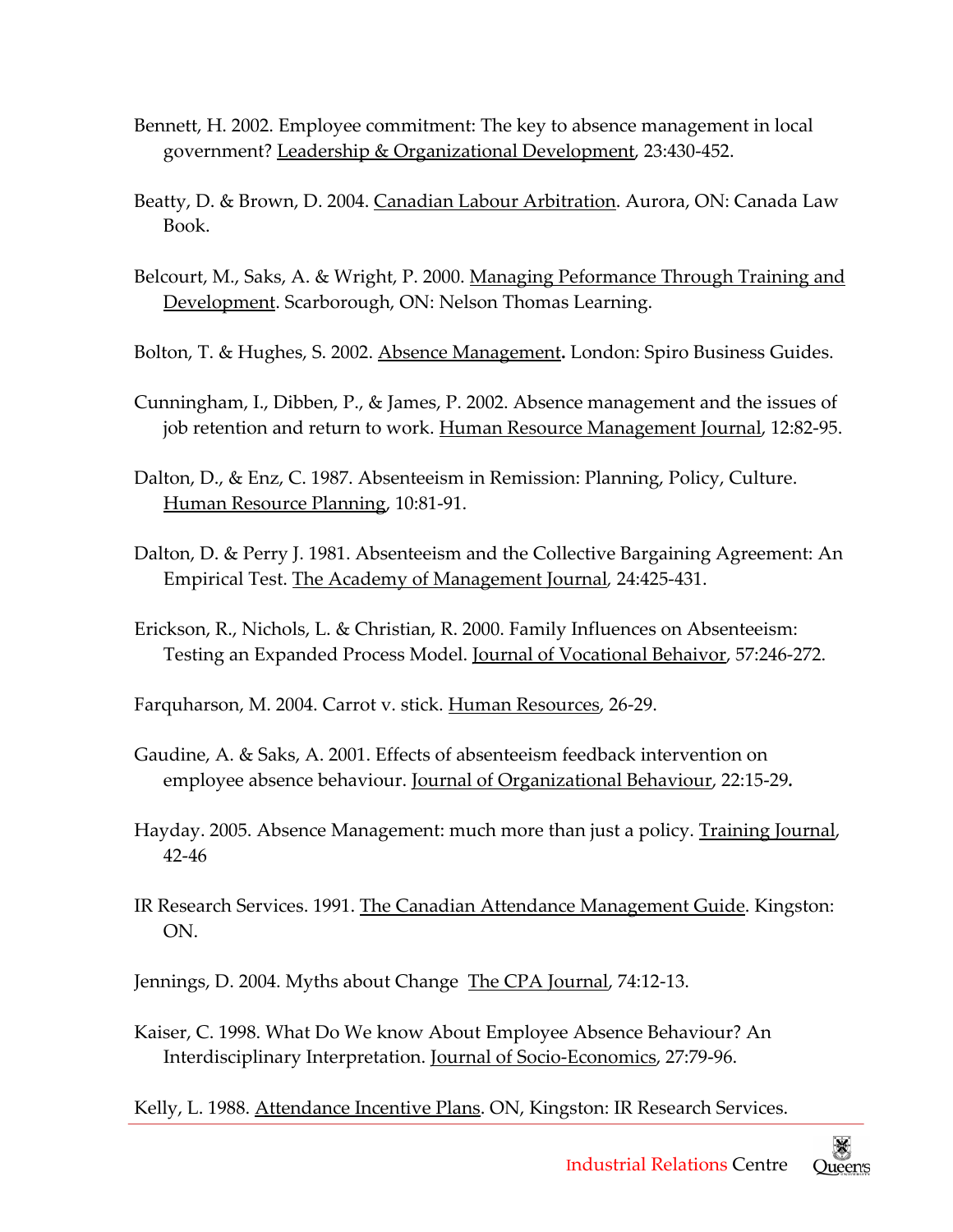Langton & Robbins. 1999. <u>Organizational Behaviour</u>. Scarborough*,* ON: Prentice Hall.

- Markham, S., Scott, D., & McKee, G. 2002. Recognizing good attendance: A longitudinal, quasi-experimental field study. <u>Personnel Psychology</u>, 55:639-661.
- Martocchio, J. 1989. Age‐Related Differences in Employee Absenteeism: A Meta‐ Analysis. <u>Psychology and Aging</u>, 4:409-414.
- McHugh, M. 2001. Employee absence: an impediment to organizational health in local government. The International Journal of Public Sector Management, 14:43‐58.
- Human Rights Code. 1990. In Ontario Labour and Employment Legislation 2004. Aurora, ON: Canada Law Book.
- Rudner, S. 2004. What Counts as an absence? <u>Canadian Employment Law Today</u>, 424:3315‐3317.
- Scott, D. & Taylor, S. 1985. An Examination of Conflicting Findings on the Relationship between Job Satisfaction and Absenteeism: A Meta-Analysis. <u>The</u> Academy of Management Journal, 28:599‐612.
- Steel, R. & Rentsh, J. 1998. Testing the durability of job characteristics as predictors of absenteeism over a six-year period. Personnel Psychology, 51:165-191.
- Winkler. 1980. The Effects of Sick-Leave Policy on Teacher Absenteeism. <u>Industrial</u> and Labor Relations Review, 33:232‐240.
- Wong, D. 1999. Attendance Management Programs: Doing it Right. ON, Kingston: IRC Press.

## CASE LAW

- Dorman and the Ministry of Community and Social Services (1978). Ontario Crown Employees Grievance and Settlement Board.
- Hydro Agri Canada and Communications, Energy and Paperworkers Union, Local 33‐ X (2001), <u>95 L.A.C. (4th) 99</u>.

Lumber & Sawmill Workers Union, Local 2537, and KVP Co. Ltd. (1965), <u>16 L.A.C. 73</u>.